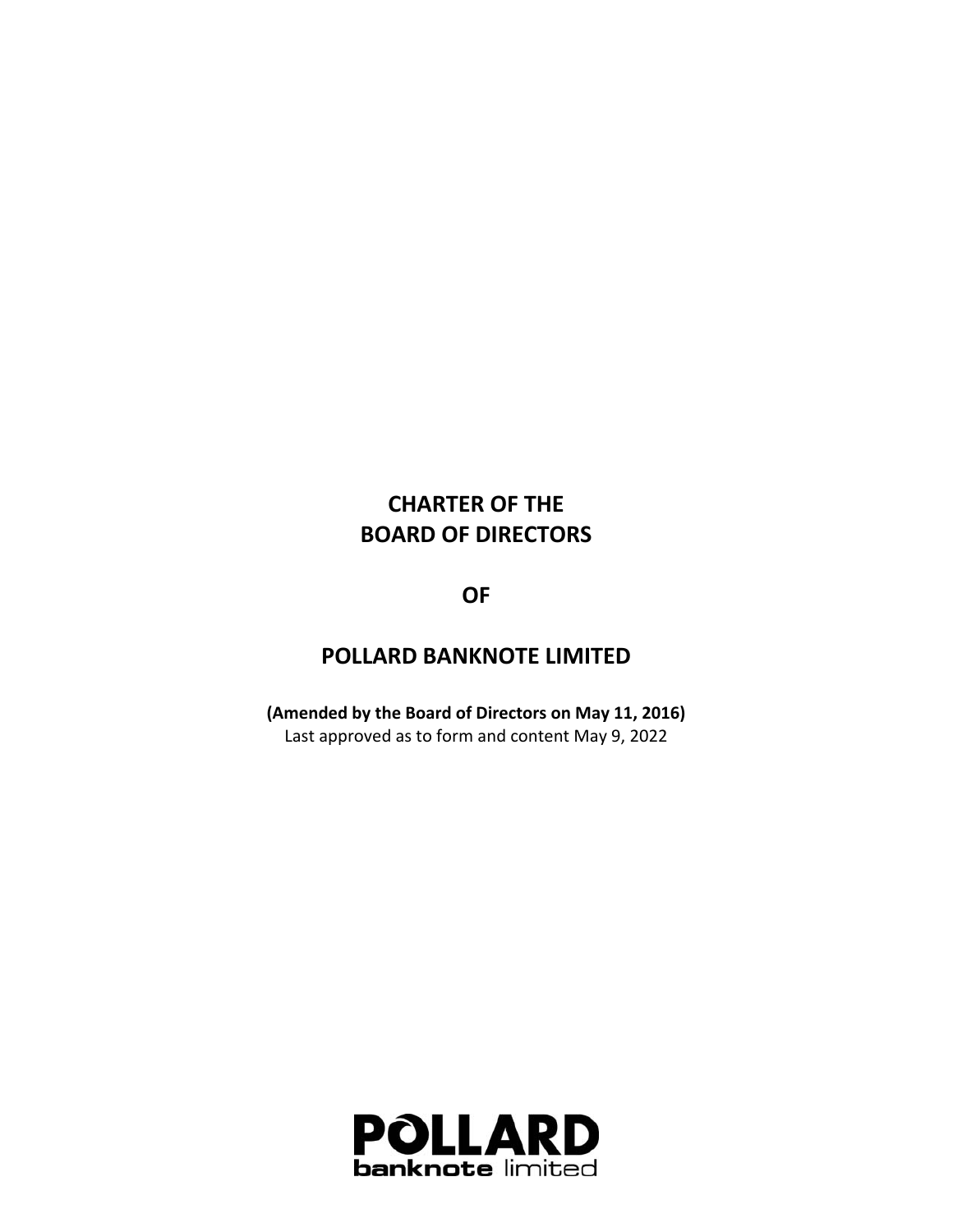### **POLLARD BANKNOTE LIMITED CHARTER OF THE BOARD OF DIRECTORS**

#### **Authority**

The Board of Directors (the "Board") establishes the overall policies for Pollard Banknote Limited (the "Corporation"), monitors and evaluates the Corporation's strategic direction, and retains plenary power for those functions not specifically delegated by it to its Committees or to management. Accordingly, in addition to the duties of directors pursuant to the Canada Business Corporations Act, the mandate of the Board is to supervise the management of the business and affairs of the Corporation with a view to the best interests of the Corporation. Management's role is to conduct the day‐to‐day operations in a way that will meet this objective.

The Board may assign to Board committees the prior review of any issues it is responsible for.

The Board may engage outside advisors at the expense of the Corporation in order to assist the Board in the performance of its duties and set and pay the compensation for such advisors.

Nothing contained in this mandate is intended to expand applicable standards of liability under statutory or regulatory requirements for the directors of the Corporation.

#### **Structure**

- Directors are elected annually by the shareholders of the Corporation and together with those appointed to fill vacancies or appointed as additional directors throughout the year, collectively constitute the Board of Directors of the Corporation.
- The composition of the Board, including the qualification of its members, shall comply with the constituting law and charter of the Corporation as well as other applicable legislation, rules and regulations.
- The Chair of the Board shall be appointed by resolution of the Board to hold office from the time of his/her appointment until the next annual general meeting of shareholders or until his/her successors are so appointed.
- The Board shall appoint an independent director to act as 'lead director', to act as the effective leader of the Board and ensure that the Board's agenda will enable it to successfully carry out its duties.
- The Board shall meet at least four times per year and may meet more often if required.
- The Board shall meet separately without non-Board management present, as it shall determine, but at least annually.
- The provisions of the Articles and By-laws of the Corporation that regulate meetings and proceedings shall govern Board meetings.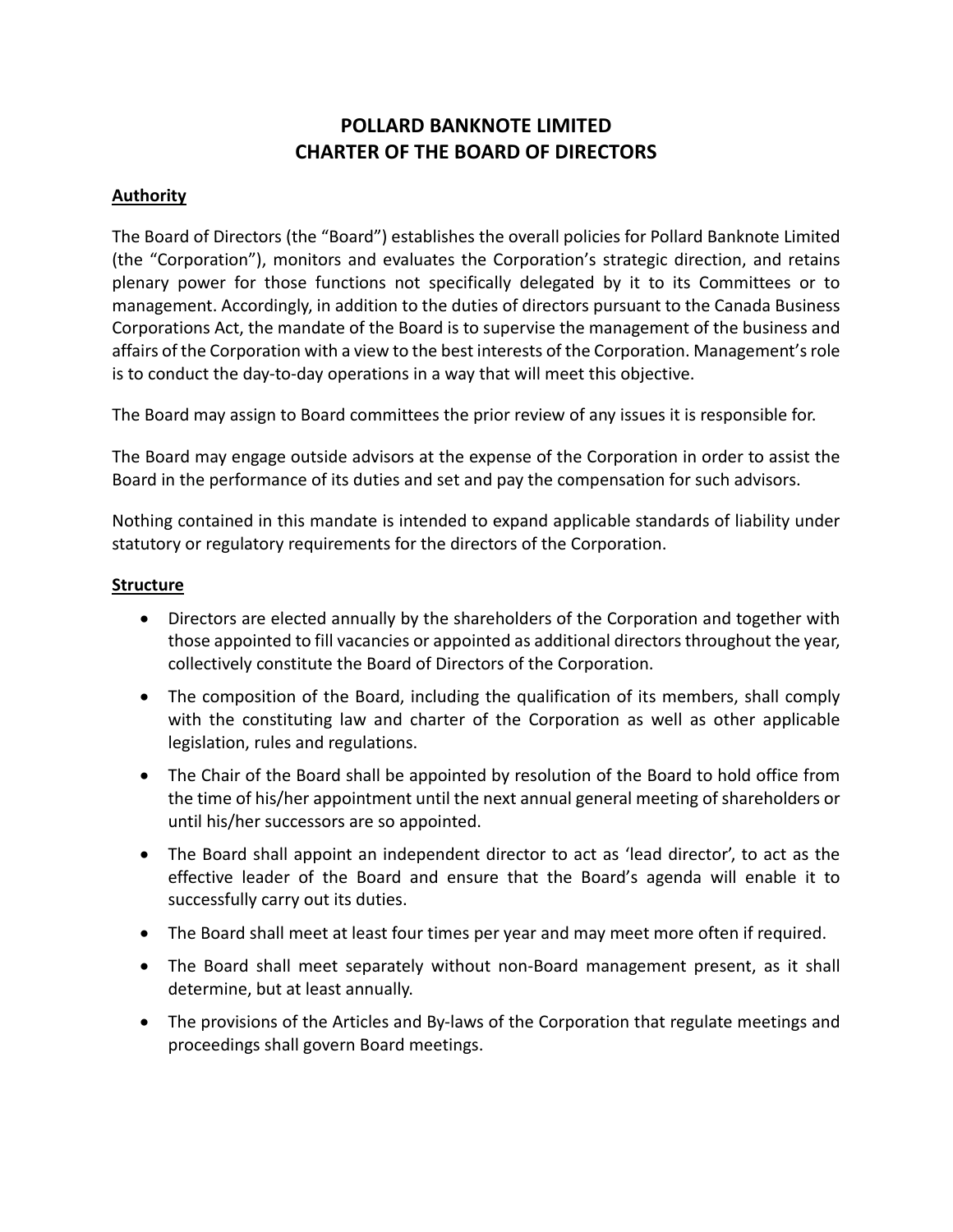- The Chair shall approve the agenda for the meetings and ensure that properly prepared agenda materials are circulated to members with sufficient time for study prior to the meeting.
- The Board may invite from time to time such person as it may see fit to attend its meeting and to take part in discussion and consideration of the affairs of the Board.
- The minutes of the Board meetings shall accurately record the significant discussions of and decisions made by the Board and shall be distributed to the Board members, with copies to the Co‐Chief Executive Officers of the Corporation.

#### **Responsibilities**

As part of its stewardship responsibility, the Board advises management on significant business issues and has the following responsibilities:

- Reviewing and approving, at the beginning of each fiscal year, the operating and capital budget and financial goals of the Corporation as well as longer term strategic plans prepared and elaborated by management and, throughout the year, monitoring the achievement of the objectives set.
- Reviewing and approving all securities continuous disclosure filings such as the Annual Report, Proxy Circular, and Annual Information Form.
- Ensuring that it is properly informed, on a timely basis, of all important issues (including environmental, cash management and business development issues) and developments involving the Corporation and its business environment.
- Identifying, with management, the principal risks of the Corporation's business and the systems put in place to manage these risks as well as monitoring, on a regular basis, the adequacy of such systems.
- Satisfying itself as to the integrity of the Co-Chief Executive Officers and other senior officers and that the Co‐Chief Executive Officers and other senior officers create a culture of integrity throughout the Corporation.
- Ensuring proper succession planning (including appointing, training and monitoring senior executives).
- Reviewing and ratifying the Compensation Committee's assessment of the performance of the Co‐Chief Executive Officers.
- Adopting a communication and disclosure policy for the Corporation and monitoring investor relations programs.
- Adopting and enforcing good corporate governance practices and processes.
- Ensuring the integrity of the Corporation's internal control, management information systems and financial disclosure.